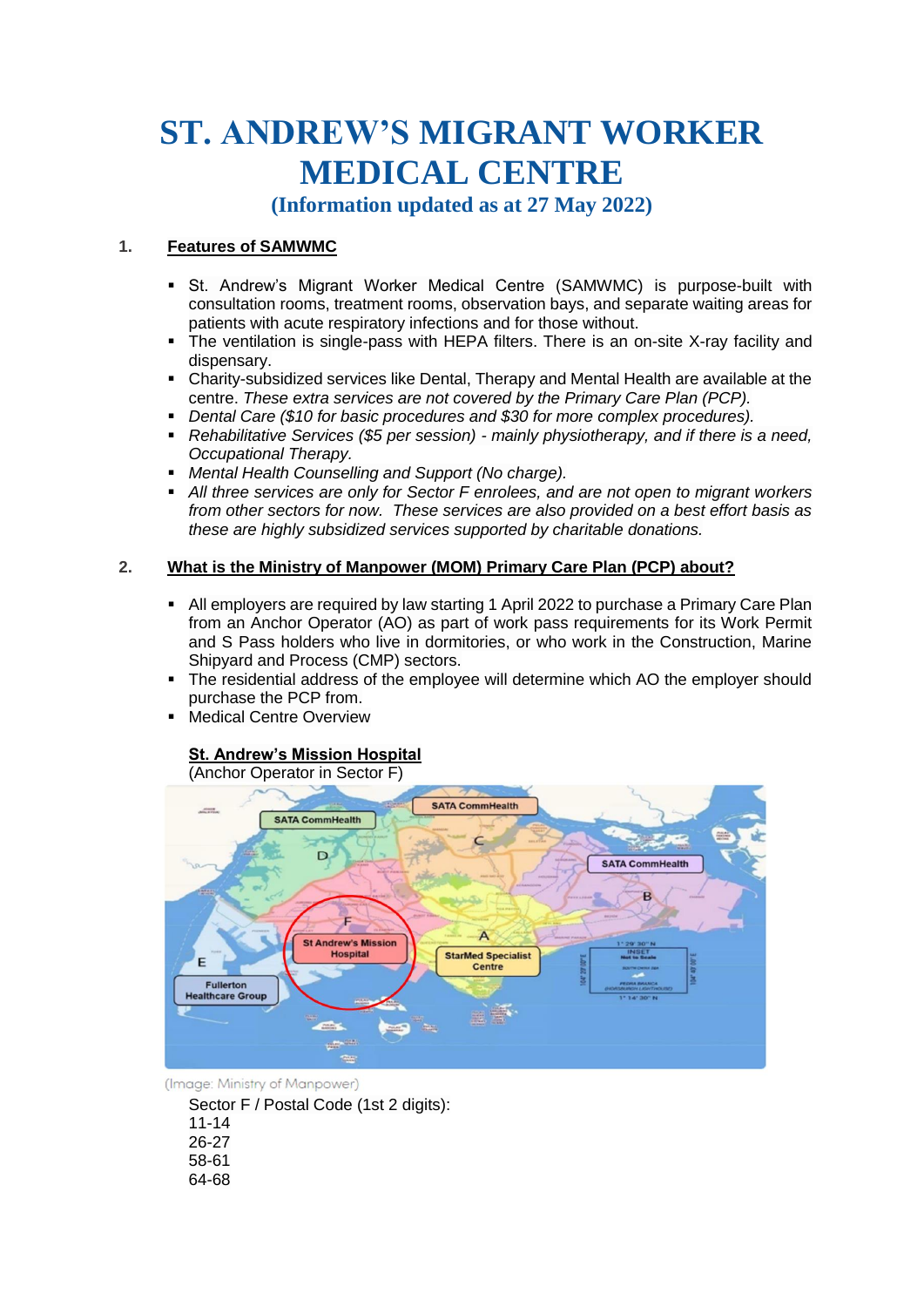- Medical Centre in Sector F: St. Andrew's Migrant Workers Medical Centre 27 Penjuru Walk #01-24 Penjuru Recreation Centre Singapore 608538 Tel: 8126 9758 Email: [samwmc@sach.org.sg](mailto:samwmc@sach.org.sg)
- Designated Clinics in Sector F: AcuMed Medical (Taman Jurong) AcuMed Medical (Boon Lay)
- Further details can be found at [https://file.go.gov.sg/pcpfaqs.pdf.](https://file.go.gov.sg/pcpfaqs.pdf)

# **3. Can employers who have already engaged an insurance provider (unlimited GP visits and hospitalisation costs) be exempted from PCP?**

- **If your workers belong to the mandated group (i.e., Work Permit and S Pass holders** who stay in the dormitories or work in the CMP sectors), employers can continue the existing healthcare plans or arrangements for their existing workers. However, employers must buy the PCP for these workers by 31 March 2023 even if their passes are due for renewal after that date.
- **Employers are encouraged to review the medical care coverage for these workers and** may wish to purchase additional medical benefits in addition to the mandated requirements (e.g., PCP), subject to the company's internal policy.

# **4. Does SAMWMC have other designated clinics that the enrolees on the PCP can obtain care from?**

- SAMWMC has appointed two other GP Clinics to provide the PCP in Sector F so that there is greater accessibility.
- The 2 other designated clinics are:

## **AcuMed Medical (Taman Jurong)**

64 Yung Kuang Rd #01-107/111 Singapore 610064 Tel: 6265 6422

**AcuMed Medical (Boon Lay)** 301 Boon Lay Way #01-18/19 MRT Singapore 649846 Tel: 6515 9919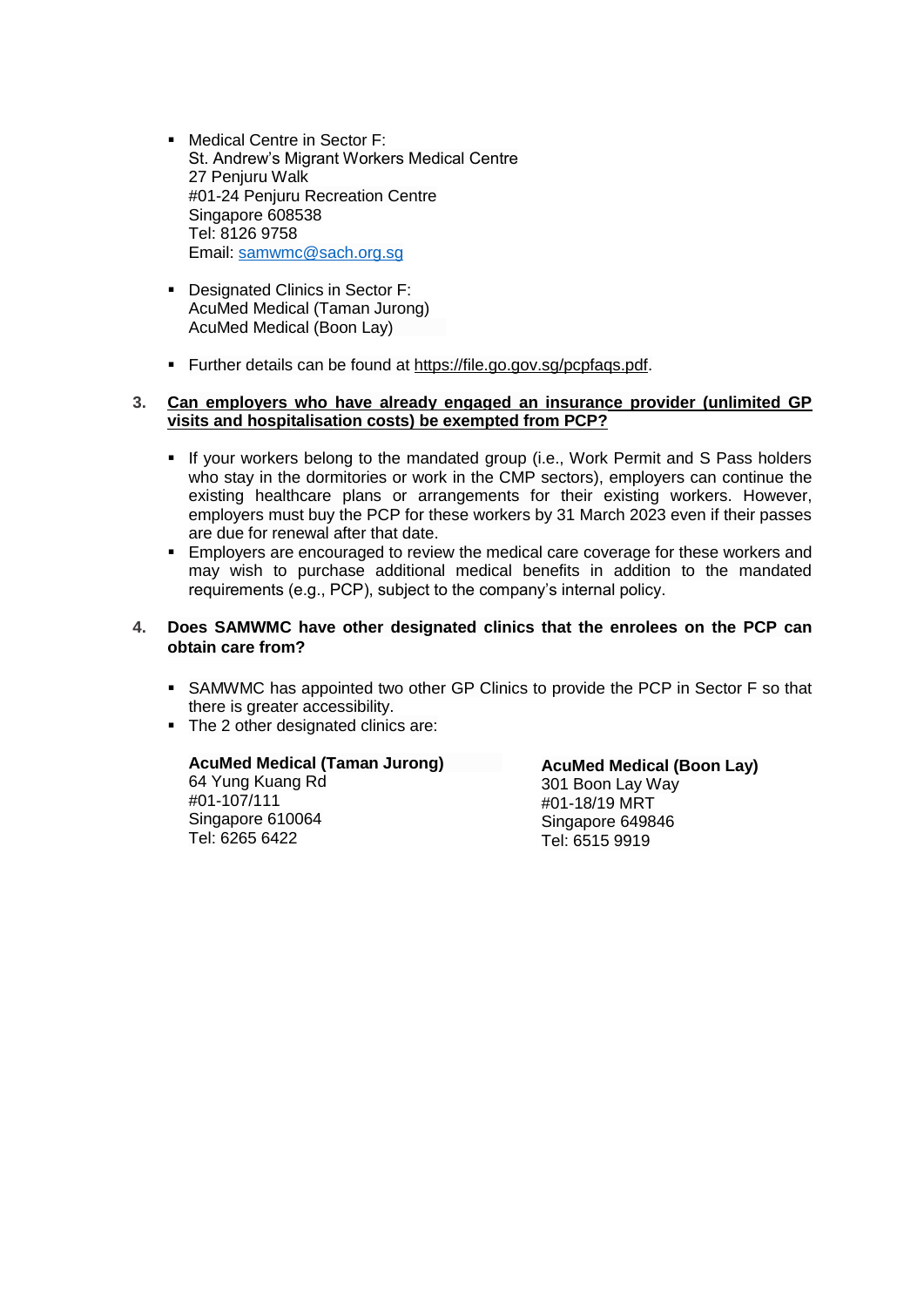| 5. |  |  |  |  |  | <b>Scope of Services under Primary Care Plan:</b> |  |
|----|--|--|--|--|--|---------------------------------------------------|--|
|----|--|--|--|--|--|---------------------------------------------------|--|

| <b>Services</b>                                                    | <b>Components</b>                                                                                                                                                                                                                                                                                                                                                                                                                                                                  |  |  |  |
|--------------------------------------------------------------------|------------------------------------------------------------------------------------------------------------------------------------------------------------------------------------------------------------------------------------------------------------------------------------------------------------------------------------------------------------------------------------------------------------------------------------------------------------------------------------|--|--|--|
| One medical examination for<br>work pass application or<br>renewal | Medical consultation, physical and clinical<br>examination, including chest x-ray, blood tests<br>and investigations (where applicable)                                                                                                                                                                                                                                                                                                                                            |  |  |  |
| Medical consultations and<br>treatment                             | of acute/chronic<br>No l<br>the<br>number<br>cap to<br>Medical<br>consultations<br>the<br>Centre,<br>at<br>telemedicine or via Mobile Clinical<br>Teams<br>(including public health activation)<br>Standard medications and treatments<br><b>Basic laboratory tests</b><br>X-ray<br>Simple procedures, including basic removal of<br>foreign body, wound dressing, toilet and suturing,<br>removal of sutures and therapeutic injections<br>Mental health counselling, as required |  |  |  |
| Scheduled transportation to<br>and from dormitories                | As required, to and from dormitories and Medical<br>Centre within the sector, excluding routine<br>specialist appointments<br>Ambulance and special transport services to<br>other medical facilities                                                                                                                                                                                                                                                                              |  |  |  |
| <b>Medication delivery</b>                                         | For tele-consultations between 8.00am<br>and<br>$\bullet$<br>5.59pm, same day medication delivery<br>For tele-consultations between 6.00pm and<br>7.59am, medication delivery by 12.00nn on the<br>following day                                                                                                                                                                                                                                                                   |  |  |  |
| basic<br>health<br>One annual<br>screening                         | examination<br>health<br>Physical<br>and<br>mental<br>assessment<br>Blood pressure, body mass index, height, weight<br>Chronic illness such as diabetes and high blood<br>$\bullet$<br>cholesterol (as recommended by doctor)                                                                                                                                                                                                                                                      |  |  |  |

# **6. Does the PCP cover inpatient medical care and surgery?**

- No, the PCP only provides primary care services. This is similar to what is provided by General Practitioner (GP) clinics and Polyclinics.
- **Inpatient medical care and inpatient surgical care must be covered by Hospitalization** Insurance purchased by the employer (as per current requirements). However, minor surgical procedures (e.g. stitching for minor cuts) can be done at SAMWMC.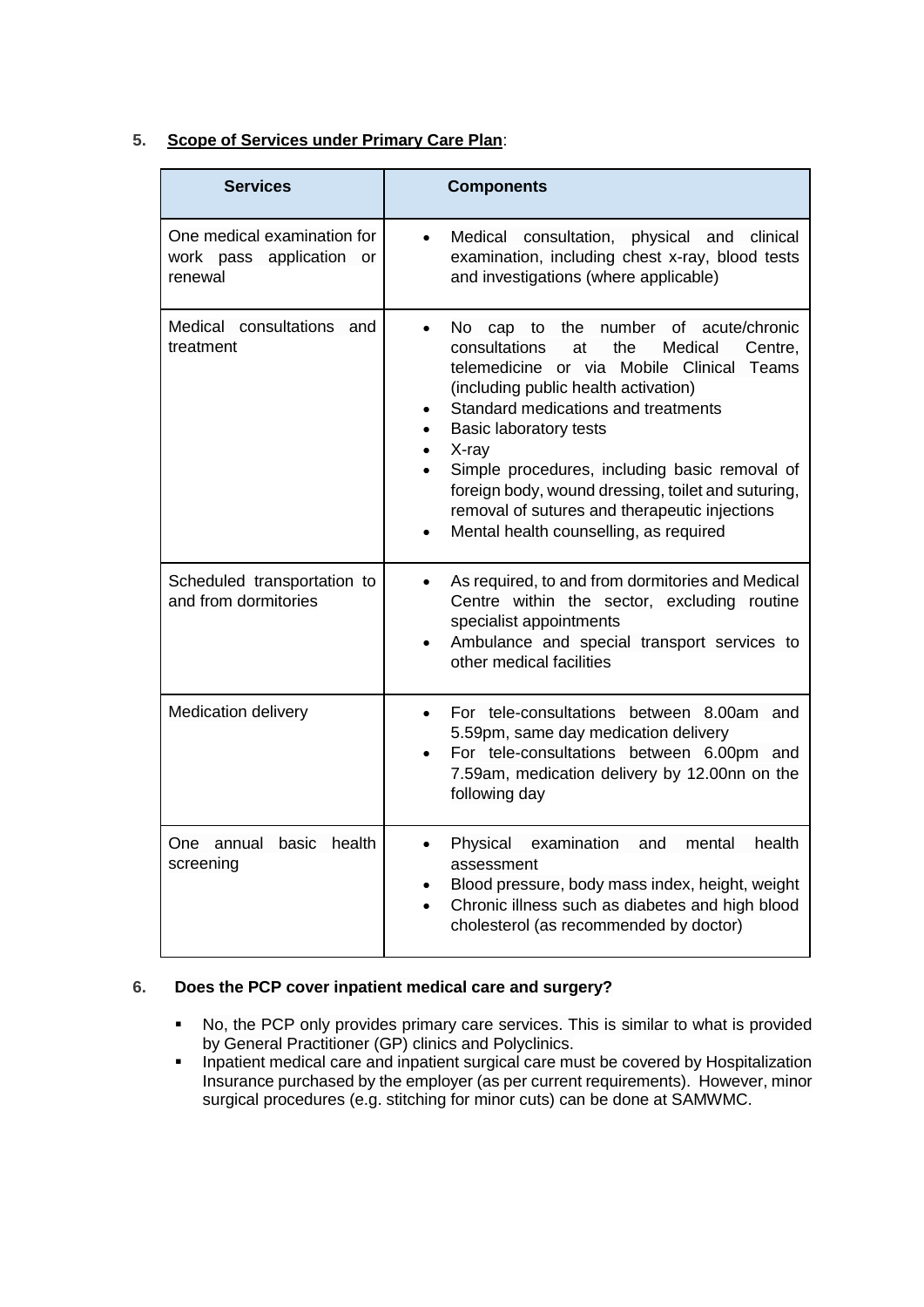# **7. Telemedicine:**

#### **7.1 Is SAMWMC providing the telemedicine service? Is the service available 24/7 and will medicines be provided? How does the enrolee access the telemedicine service?**

 SAMWMC has appointed Doctor Anywhere to be the telemedicine provider for Sector F. The service is available 24/7 and medications will be provided if needed. Access to the telemedicine services is via the FWMOMCare App.

## **7.2 How can my employee use the FWMOMCare App for Telemedicine when he has language challenges?**

 MOM has directed the Dormitory Operators to assist the employees in using the App for telemedicine.

## **7.3 Is the telemedicine service provided through the phone or via video call?**

 The telemedicine service, accessed through the FWMOMCare App, will be through video call.

# **Day of the Week | Morning | Afternoon | Evening** Monday 1 9am to 1pm 1 2pm to 5pm 6pm to 9pm Tuesday 1 9am to 1pm 2pm to 5pm 6pm to 9pm Wednesday | 9am to 1pm | 2pm to 5pm | 6pm to 9pm Thursday 1 9am to 1pm 1 Closed 1 6pm to 9pm Friday 1 9am to 1pm 2pm to 5pm 6pm to 9pm Saturday | 9am to 1pm | 2pm to 5pm | Closed Sunday | 9am to 1pm | 2pm to 5pm | Closed

Public Holidays **Closed** 

## **8. Operating Hours of SAMWMC (with effect from 1 April 2022)**

The operating hours will be subject to changes according to migrant workers attendance and MOM's instructions.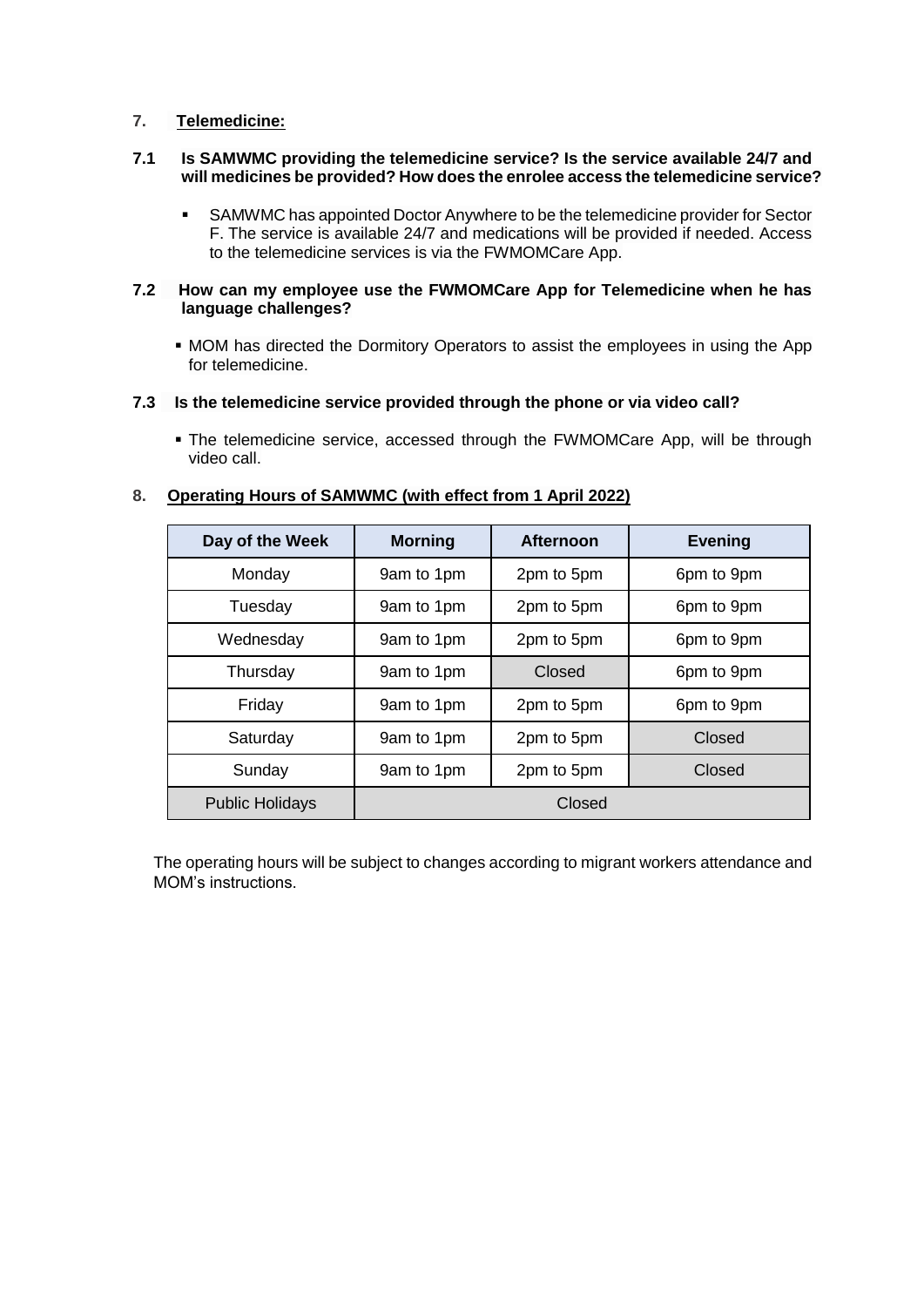# **9. Fees**:

|                                                                           | <b>PCP Member</b>            |                                                                                                        | <b>Non PCP Member</b><br>(Anchor Operators to obtain employer's<br>contacts from MW |                                                                         |  |
|---------------------------------------------------------------------------|------------------------------|--------------------------------------------------------------------------------------------------------|-------------------------------------------------------------------------------------|-------------------------------------------------------------------------|--|
|                                                                           | Co-payment                   | <b>Employer</b>                                                                                        | Co-payment                                                                          | <b>Employer</b>                                                         |  |
| Visit for GP @<br><b>Medical Centre</b>                                   | \$5.00 via paynow<br>or cash | Covered under PCP<br>For medical                                                                       | \$5.00 via paynow<br>or cash                                                        | Balance, based on<br>fees schedule via<br>corporate payment             |  |
| <b>Visit for Medical</b><br>Examination $\omega$<br><b>Medical Centre</b> |                              | examination, the<br>employer will be<br>charged upfront<br>\$24.00, and billed                         |                                                                                     | \$24.00 via<br>corporate payment<br>or based on MOM's<br>fees schedule. |  |
| Telemedicine                                                              | \$2.00 via debit card        | the outstanding<br>amount of PCP in<br>12 equal months.                                                | \$2.00 via debit card                                                               | Balance, based on<br>fees schedule via<br>corporate payment             |  |
| Referral from<br>telemedicine @<br><b>Medical Centre</b>                  | \$3.00 via paynow<br>or cash | For MWs going<br>through the<br><b>Onboard Centres,</b><br>to strip off \$24.00<br>from the PCP price. | \$3.00 via paynow<br>or cash                                                        | Balance, based on<br>fees schedule via<br>corporate payment             |  |

# **9.1 Does the employee who is on the PCP (enrolee) have to pay any out-of-pocket payment when attending SAMWMC?**

- There is a co-payment of \$5 for every visit to SAMWMC for medical treatment.
- For telemedicine consultation (no physical attendance involved), the co-payment is \$2 per telemedicine usage.
- After the telemedicine consultation, if the enrolee attends SAMWMC in person for the same episode of illness within 24 hours, another \$3 will be charged to the enrolee as a top-up for the in-person medical consultation at SAMWMC.

# **9.2 Is there any arrangement whereby St Andrew Mission Hospital can bill us the full amount of medical treatment instead of charging \$5 to the worker?**

- For workers on PCP, please note that the co-payment (\$5 for medical centre visit and \$2 for telemedicine before GST) is usually to be borne by the worker to ensure there is personal responsibility on the worker's part for his own health. Employers can choose to absorb the co-payment if this is mutually agreed as part of the employment contract or collective agreement.
- For workers not on PCP, the law dictates that the maximum a worker can pay is 1% of his fixed monthly salary for each outpatient visit and treatment, or \$5, whichever is higher.

# **9.3 Can I enquire if employer wants to pay for each worker's co-pay, what is the procedure?**

 The employer has to inform us so that we know which company to bill for the co-payment monthly.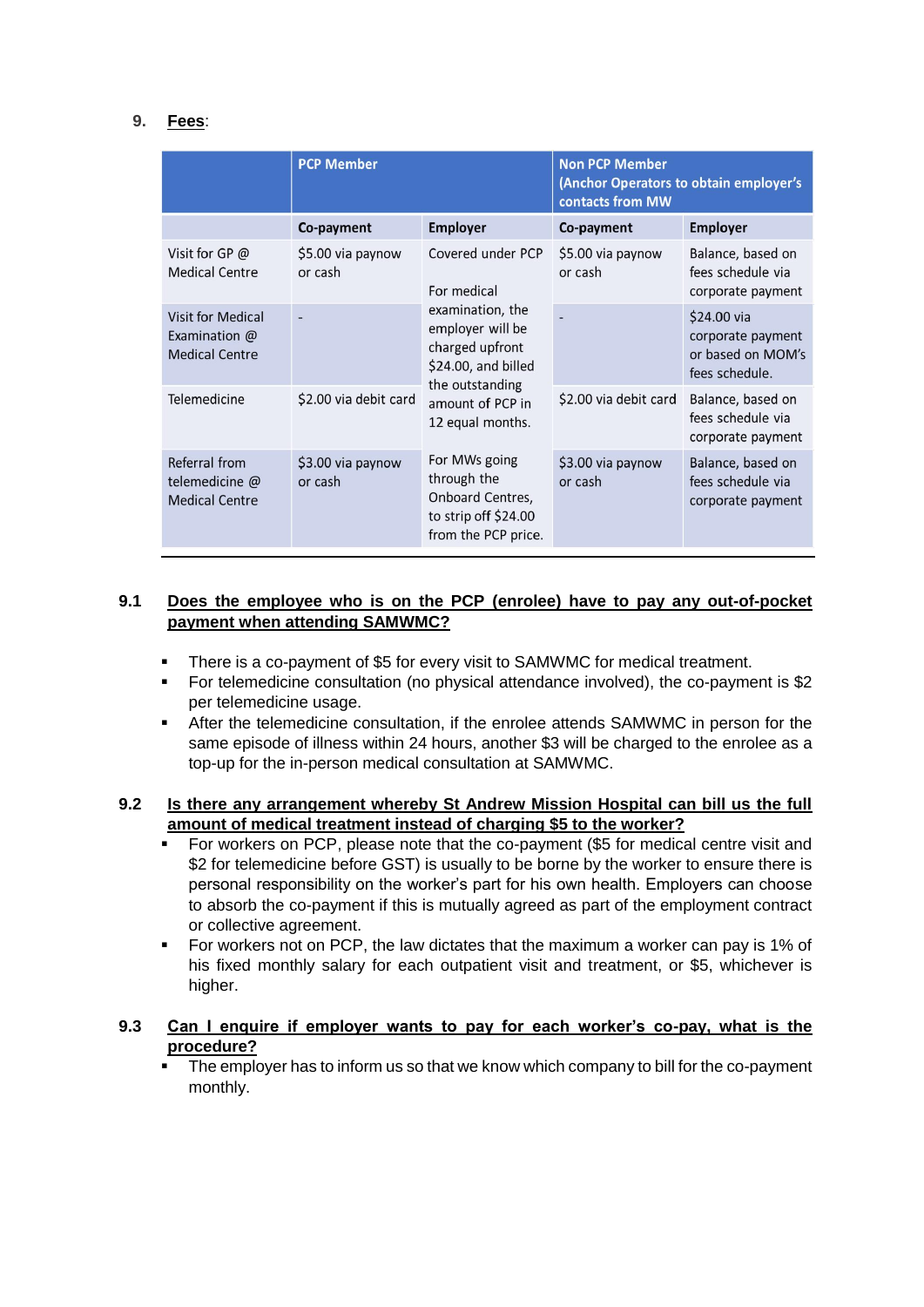# **9.4 Our company does not have PayNow facility, is there any other payment modes?**

 Employers can apply for PayNow Corporate for payment. The following links are a useful guide. In future, we will be developing GIRO facility, but this will not be ready till some time later.

<https://www.sc.com/sg/commercial/paynow/>

[https://www.maybank2u.com.sg/en/business/global](https://www.maybank2u.com.sg/en/business/global-banking/payments/domestic/paynow-corporate.page)[banking/payments/domestic/paynow-corporate.page](https://www.maybank2u.com.sg/en/business/global-banking/payments/domestic/paynow-corporate.page)

<https://www.ocbc.com/business-banking/smes/business-tools/paynowcorporate>

<https://www.dbs.com.sg/corporate/solutions/cash-management/paynow-corporate>

[https://www.uob.com.sg/corporate/transaction-banking/cash-management](https://www.uob.com.sg/corporate/transaction-banking/cash-management-services/paynow-corporate.page)[services/paynow-corporate.page](https://www.uob.com.sg/corporate/transaction-banking/cash-management-services/paynow-corporate.page)

# **10. Onboarding Process**:

**Step 1: (from 25 Mar 2022)** Employers **sign** and email back the **Contract** to samwmc@sach.org.sg.

**Step 2: ( it takes 3~5 working days to process)** 1) Employers receive **URL, User Name & Password** via email. 2) Employers fill in the excel template to enroll migrant workers to the plan & **upload excel template** to the web portal.

## **Step 3:**

Corporate Portal sends **SMS** to MWs to download mobile application.

## **11. Does the enrolee walk into SAMWMC to seek medical care or does he need to book an appointment?**

- From 21/3/2022 until 31/3/2022, all appointments can be booked through +65 83713325 via WhatsApp or call.
- From 1/4/2022, all appointments can be booked through +65 91738567 via WhatsApp or call.
- In the near future, all appointments except medical examinations/work permit renewals can be booked by the workers through an App (date to be confirmed, more information will be provided)

# **12. Time and Location of Transport Provided: Scope of Services under Primary Care Plan**: